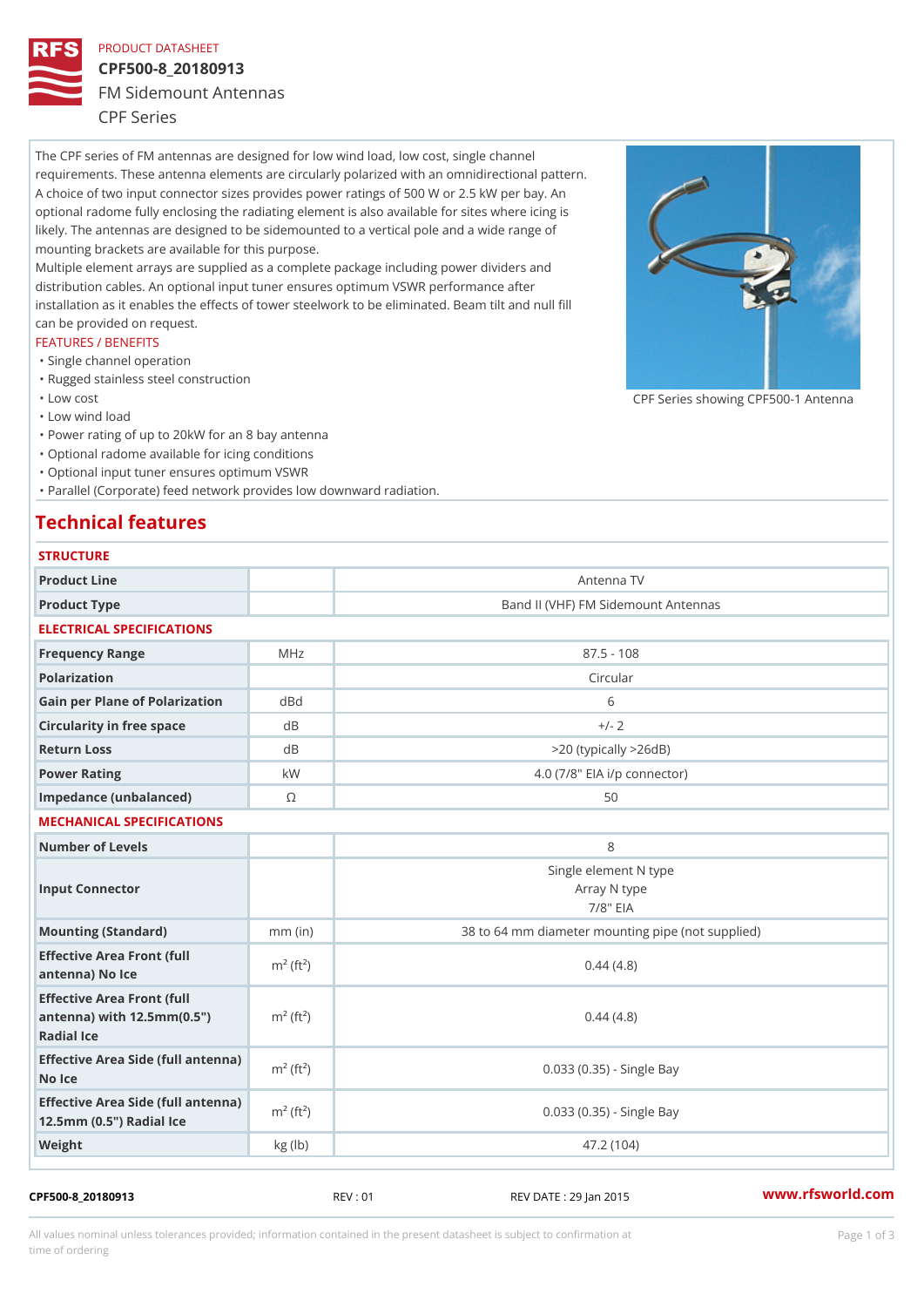## PRODUCT DATASHEET

CPF500-8\_20180913 FM Sidemount Antennas CPF Series

| PACKAGING INFORMATION                 |                 |  |  |
|---------------------------------------|-----------------|--|--|
| Shipping Weight, Kg (lb) kg (lb)      | 47.2()          |  |  |
| MATERIAL                              |                 |  |  |
| Material                              | Stainless Steel |  |  |
| Material - Radome                     | Stainless Steel |  |  |
| Material - Insulators                 | Stainless Steel |  |  |
| Material - Support Pole /<br>Mounting | Stainless Steel |  |  |
| Material - Reflecting Screen          | Stainless Steel |  |  |

CPF500-8\_20180913 REV : 01 REV DATE : 29 Jan 2015 [www.](https://www.rfsworld.com)rfsworld.com